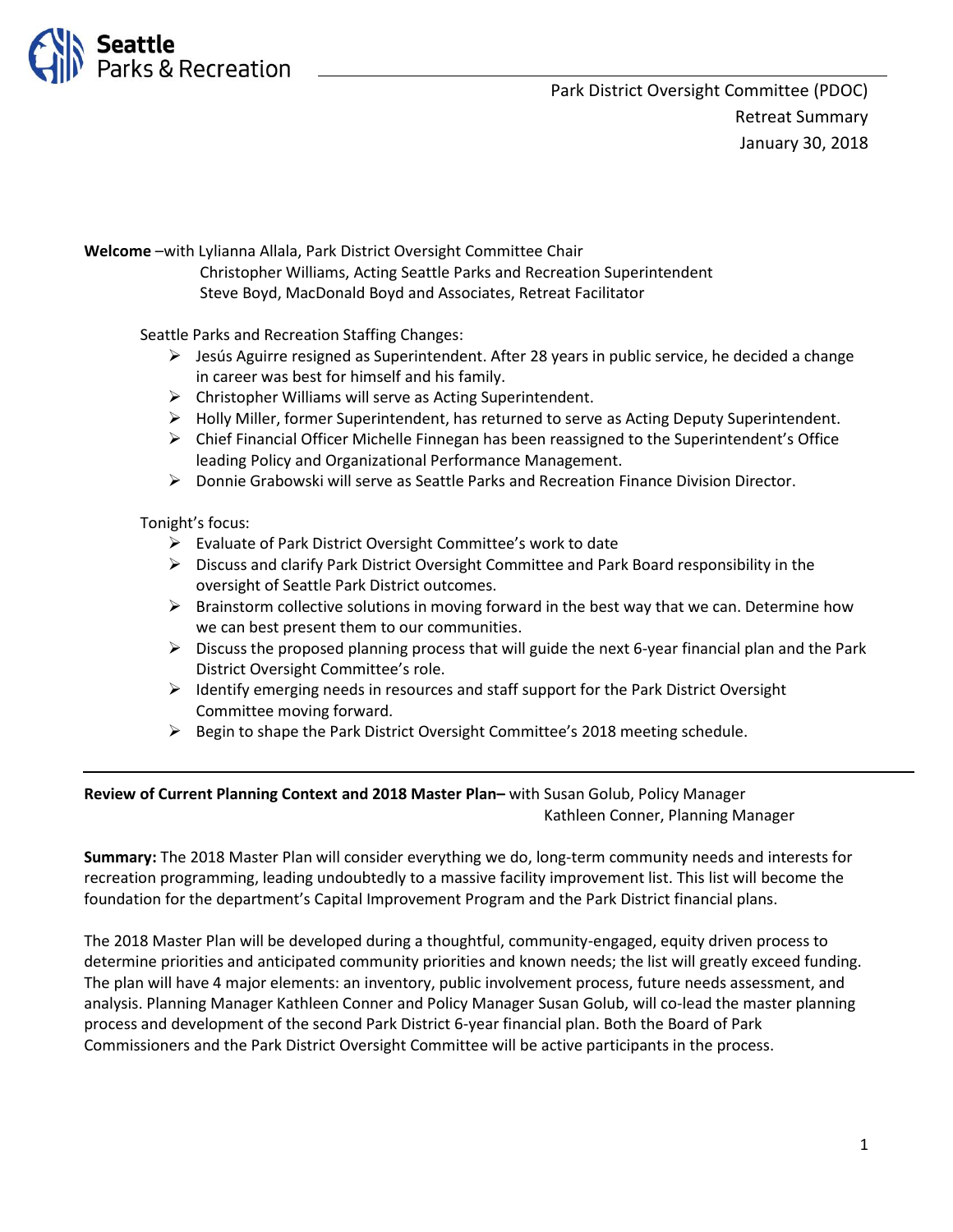The 2018 Master Plan will be informed by information collected during other recent Seattle Parks and Recreation planning efforts. The table below outlines the planning context for the 2018 Master Plan and the culminating second Park District 6-year financial plan.

| <b>Planning Context Document</b>       | Year | <b>Purpose/Authority</b>                            |
|----------------------------------------|------|-----------------------------------------------------|
| Parks Legacy Plan                      | 2014 | Established the need for additional funding for     |
|                                        |      | Seattle Parks and Recreation; led to Park District  |
|                                        |      | formation                                           |
| <b>Community Center Strategic Plan</b> | 2016 | Established programmatic and facility priorities    |
|                                        |      | for community centers                               |
| <b>Recreation Demand Study</b>         | 2016 | Estimated future demand for recreation services     |
| Seattle: 2035, the City's              | 2016 | Established land use and planning direction for     |
| Comprehensive Plan                     |      | the city until 2035                                 |
| Open Space Plan                        | 2017 | Required by State of Washington to be eligible to   |
|                                        |      | apply for State grant funds; must be updated        |
|                                        |      | every 6 years; established open space metrics       |
| New Parks & Recreation                 | 2018 | Will result in long-term facility improvement list, |
| Programming and Facilities Plan        |      | based on analysis of current and future             |
|                                        |      | programming interests/needs                         |
| Second Park District 6-year financial  | 2019 | Second 6-year financial plan begins in 2021, but    |
| plan                                   |      | must be finalized by the end of 2019 to be          |
|                                        |      | included in the Mayor's 2021 budget (SPR            |
|                                        |      | submits to Mayor in March 2020                      |

2018 Master Plan Development Timeline

| Red dates firm; others tentative |                                                                              |  |
|----------------------------------|------------------------------------------------------------------------------|--|
| January 2021                     | Second 6-year financial plan cycle begins                                    |  |
| <b>November 2020</b>             | Park District Board (City Council) adopts second 6-year financial plan       |  |
| <b>March 2020</b>                | Seattle Parks and Recreation includes financial plan in budget memo to Mayor |  |
| November 2019                    | Park District Oversight Committee (PDOC) recommendation                      |  |
| Sept. - Oct. 2019                | Second round of public outreach                                              |  |
| June-August 2019                 | Develop draft financial plan per public input                                |  |
| April-May 2019                   | Public outreach on financial plan priorities                                 |  |
| Jan. - March 2019                | Work with Park District Oversight Committee to refine financial plan         |  |
| 2018                             | New Seattle Parks and Recreation programming and facilities plan developed   |  |
|                                  |                                                                              |  |

### **Red dates firm**; **others tentative**

**Q&A, Comments- 2018 Master Plan:** Susan Golub, Policy Manager

Kathleen Conner, Planning Manager

## **Q1: How is the park board composed?**

*A1: All ad hoc, no assignments.* Park boards feels like a diverse and representative group. Four of the positions are appointed by the Mayor, four by the Council and the ninth is appointed by the Get Engaged program.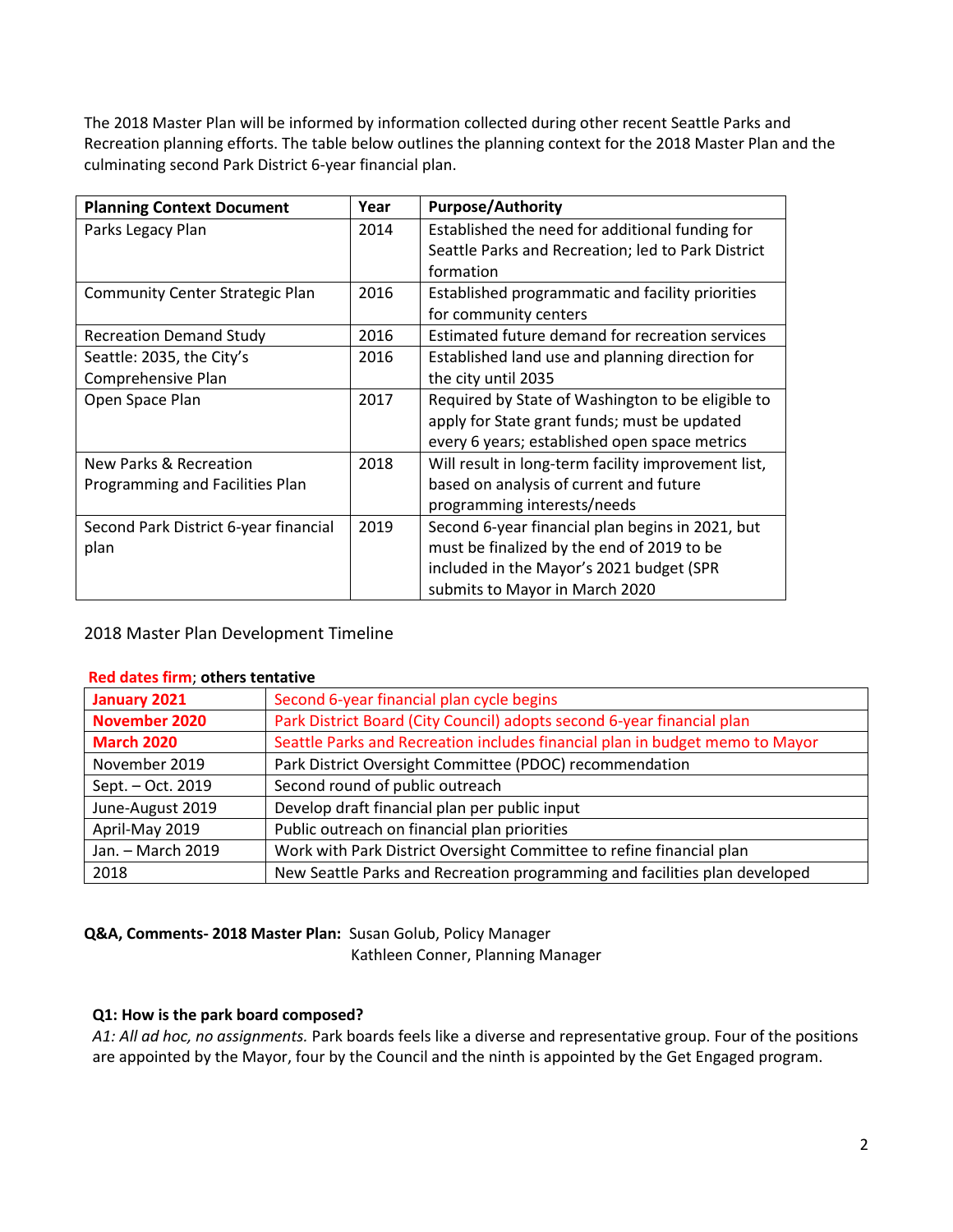### **Q2: What is the scope of Seattle Parks and Recreation?**

*A2: Seattle Parks and Recreation staffs about 1400 employees in peak season (May – October). We have 465 parks, 3500 developed areas, 2500 greenbelts, 26 miles of beach and shoreline, 25 community centers. ARC partnership for programming for 30 years.*

### **Q3: Has there been a separate study on the annexation of White Center. Do we have a separate pool of stats that can add to the conversation that represents White Center?**

*A3 Yes, there has been discussion over many years looking at White Center annexing.*

#### **Q4: What are the defining differences between the Park District Oversight Committee and Board of Park Commissioners' role in Seattle Park District work?**

A4: The Oversight Committee is specifically charged with input into the six-year financial plan. The Park Board *has land use and general planning responsibilities.*

### **Q5: What is the Seattle Park District? How much of Seattle Parks and Recreation's budget is supported by the Park District?**

*A5: A funding mechanism that allows us to collect tax revenue (contributes 13% of total operating budget \$283M); capital and major maintenance side (contributes 48% of budget).*

#### **Recommendations/Decisions Made- 2018 Master Plan**

1. Hold a joint Park District Oversight Committee and Board of Park Commissioners meeting for further discussion and planning.

# **Evaluation of Park District Oversight Committee's Work–** with Steve Boyd, MacDonald Boyd and Associates Galen Brodie, MacDonald Boyd and Associates

#### **Covered:**

Where are we (PDOC) making the most impact and working well?

- $\triangleright$  Major Projects Challenge Fund (MPCF) engaging, examining and making recommendations (3x)
- $\triangleright$  Letter to Council regarding community center funding  $(2x)$
- $\triangleright$  Equity Based recommendations/intersectional equity lens (2x)
- ➢ Tweaking criteria for Programs for People and providing feedback
- ➢ Reviewing and providing input for Get Moving and Recreation for All
- $\triangleright$  Funding shift for the Waterfront Pier 62/63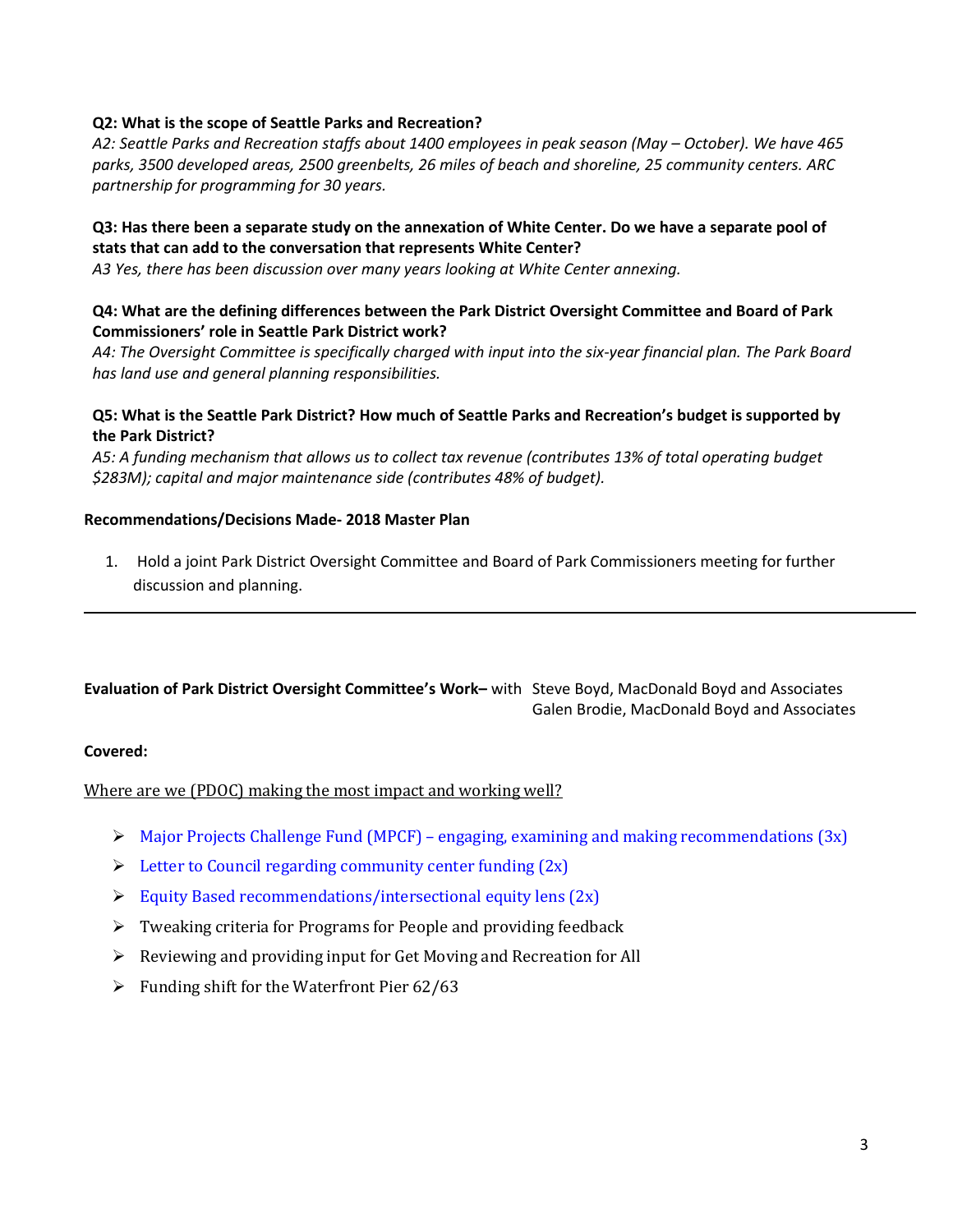### What needs improvement or needs to be changed for effective collaboration?

- $\triangleright$  We need better focus on our specific responsibilities (4x)
- $\triangleright$  We need to be more specific on what we need from staff (3x)
- ➢ How to balance new people/energy/underserved communication with knowledge of systems and structures
- $\triangleright$  Follow-up on community centers funding allocation
- ➢ Better representation from recreation users and staff
- $\triangleright$  MPCF is too small for our vision

## General discussion

- $\triangleright$  Need to make sure "unflashy" projects are getting funding, not just the "flashy" ones so our backlog of maintenance projects does not continue to grow.
- $\triangleright$  Keep public informed of reality (i.e.: give us the data that can help us be better spokespeople to the people we meet around our communities).

# **Strategic Thinking/2018-2019 Planning Efforts–** with Steve Boyd, MacDonald Boyd and Associates Galen Brodie, MacDonald Boyd and Associates

**Summary:** led a discussion around the follow prompt: Looking forward to SPR's 2018 Master Planning process and the Second Park District 6-year financial plan, what one thing, or idea, might best contribute to SPR success?

## **Committee Member Responses**

- $\triangleright$  Informed by another successful but unsatisfying round of MPCF grants, we and staff have completed a defensible draft financial plan for the next 6-year cycle.
- $\triangleright$  We held a robust public involvement process to get input on the Park District second 6-year financial plan by listening closely and applying data form the 2018 Master Plan. (Note: Public opinion and data - education and managing expectations - will be very important to consider as well as establishing criteria).
- $\triangleright$  The Committee-led, staff supported accountability report provides a basis for public trust in and support for the next robust 6-year funding plan. (Notes: committee led looks like "here is what we want and here is what we conclude" with staff support; accountability report is both dollars spent and needs).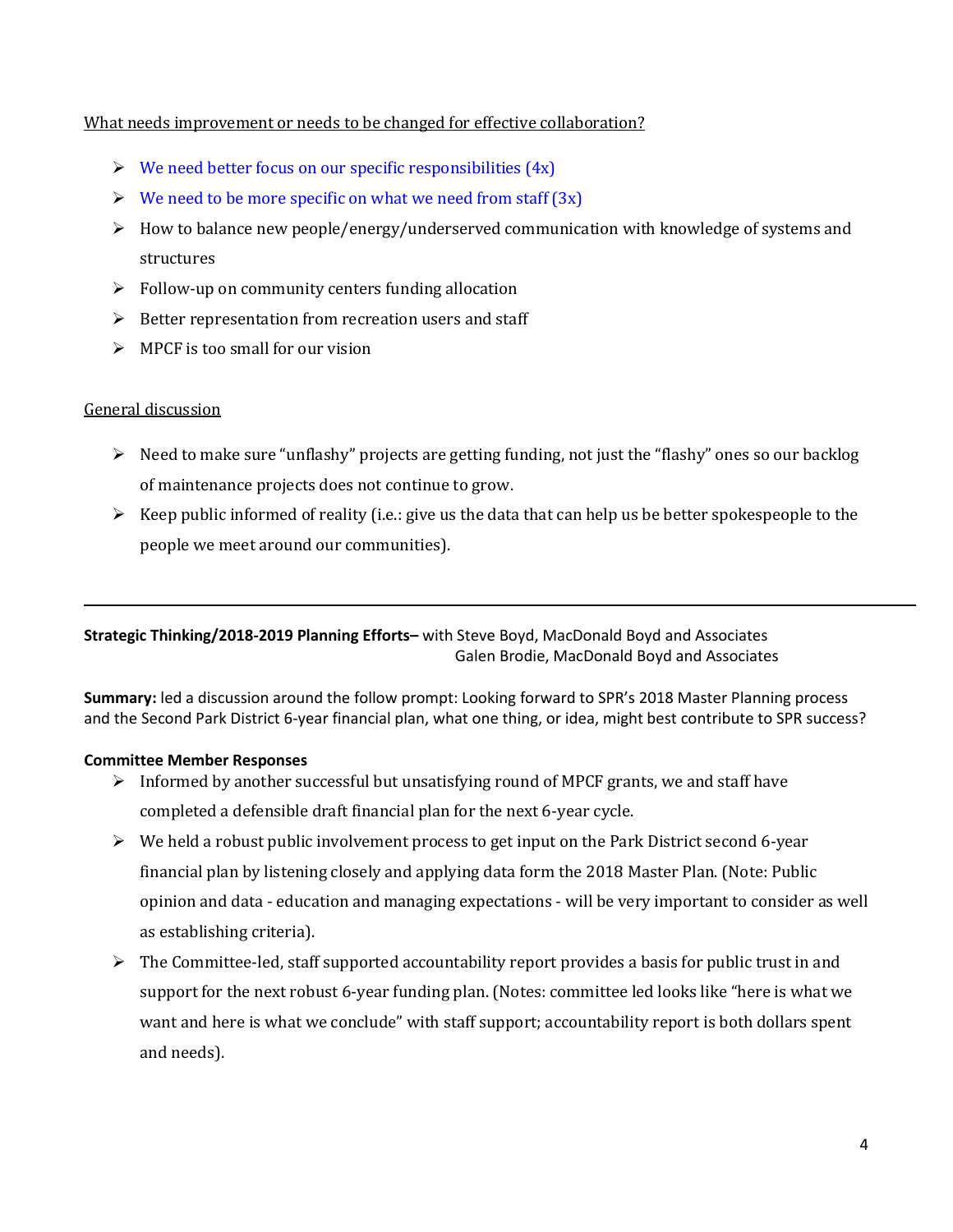- $\triangleright$  PDOC becomes a driver for equitable, efficient, and effective investments, holding SPR accountable to good governance, race and equity, and a vibrant Parks and Recreation system.
- $\triangleright$  If Fix It First projects were broken out by communities, then our historically underserved would have successfully "fixed" at least 60% of them (or more?).
- $\triangleright$  We have implemented a vision which identifies and funds the highest value targets in each of our four areas of concern. (Notes: Vision is clarity around the things we are doing after an evaluation that determines what has the highest return); 4 areas are the distinct budget areas we are making financial decisions on.
- $\triangleright$  4 new community centers with pools funded with urban village focus Columbia City, Wallingford, Lake City, South Park, Aurora/Licton Springs, Belltown; year-round recreation is important.
- $\triangleright$  Community centers in high-poverty areas are set up to offer accessible programs and equal service levels as community centers in high opportunity areas.
- $\triangleright$  Community centers and Parks facilities are updated and maintained to be climate resilient and sustainable, and functional to support the needs of the communities they serve creating resiliency hubs.
- $\triangleright$  Combine the PDOC (accountability body) and Park Board (in-depth operational advisors) with a subcommittee tasked with real time evaluation of Park District spending/implementation.
- ➢ Parks staff tells the story of parks success to inform PDOC and personalize to sell to voters.
- $\triangleright$  Managing the public's expectation around projects. SPR can/has effectively communicated that Green Lake Community Center will be remodeled/rebuilt and will be managed/owned by SPR.

## **Recommendations/Decisions Made-Strategic Thinking/2018-2019 Planning Efforts**

- 1. Hold a joint Park District Oversight Committee and Board of Park Commissioners meeting for further discussion and planning.
- 2. Review and transition some of the conclusions from the discussion into actionable work items for 2018.

# **Final Committee Thoughts:**

- $\triangleright$  Very happy that we were focused;
- $\triangleright$  Do homework and come back with ideas;
- $\triangleright$  Enjoy the process and everyone's input; proof is in the pudding;
- $\triangleright$  Excited about the new/old leadership here and to get to know other people on this committee; better sense of role.
- ➢ Food was great; great opportunity to reset and well structured